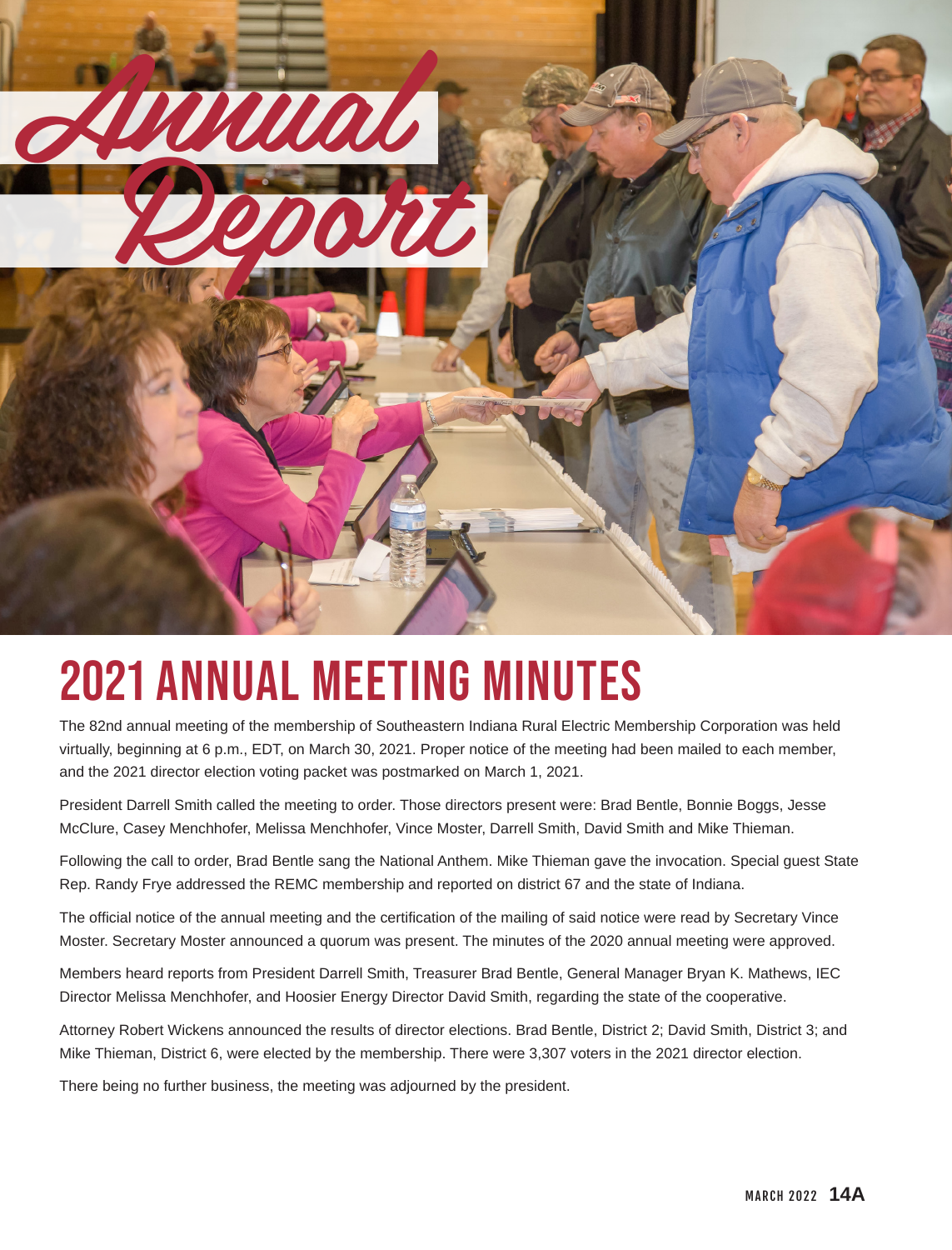## **co-op news**

# STATEMENTS OF REVENUE

**Years ended Dec. 21, 2021, and 2020**

| <b>REVENUE</b>                                                                                                                           | 2021                                                          | 2020                                                 |  |
|------------------------------------------------------------------------------------------------------------------------------------------|---------------------------------------------------------------|------------------------------------------------------|--|
| NON-COMMERCIAL<br><b>SMALL COMMERCIAL</b><br>LARGE COMMERCIAL & INDUSTRIAL<br><b>INET AND VOICE</b><br><b>OTHER</b>                      | \$50,750,315<br>4,710,743<br>11,671,765<br>933,593<br>756,946 | \$50,372,772<br>4,599,421<br>10,875,553<br>738,851   |  |
| <b>TOTAL OPERATING REVENUE</b>                                                                                                           | \$68,823,362                                                  | \$66,586,597                                         |  |
| <b>REVENUE DEDUCTIONS</b>                                                                                                                | 2021                                                          | 2020                                                 |  |
| <b>PURCHASED POWER</b><br><b>OPERATIONS &amp; MAINTENANCE EXPENSE</b><br><b>CUSTOMER ACCOUNTS</b><br><b>ADMINISTRATIVE &amp; GENERAL</b> | \$39,594,985<br>14,329,032<br>2,430,025<br>2,821,096          | \$40,111,733<br>12,285,069<br>2,371,720<br>2,343,534 |  |
| <b>TOTAL OPERATING EXPENSE</b>                                                                                                           | \$59,175,138                                                  | \$57,112,056                                         |  |
| <b>DEPRECIATION EXPENSE</b><br><b>GROSS RECEIPTS TAX AND OTHER TAXES</b><br><b>INTEREST ON DEBT TO LENDERS</b>                           | \$4,800,229<br>1,431,418<br>2,340,288                         | \$4,515,065<br>1,362,400<br>2,101,015                |  |
| <b>TOTAL</b>                                                                                                                             | \$67,747,073                                                  | \$65,090,536                                         |  |
| <b>OPERATING MARGINS</b><br><b>NON-OPERATING MARGINS</b><br>(INCLUDES HOOSIER ENERGY'S<br>PATRONAGE CAPITAL)                             | \$1,076,289<br>2,158,006                                      | \$1,496,061<br>1,537,779                             |  |
| <b>NET MARGINS</b>                                                                                                                       | \$3,234,295<br><b>UNAUDITED</b>                               | \$3,033,840                                          |  |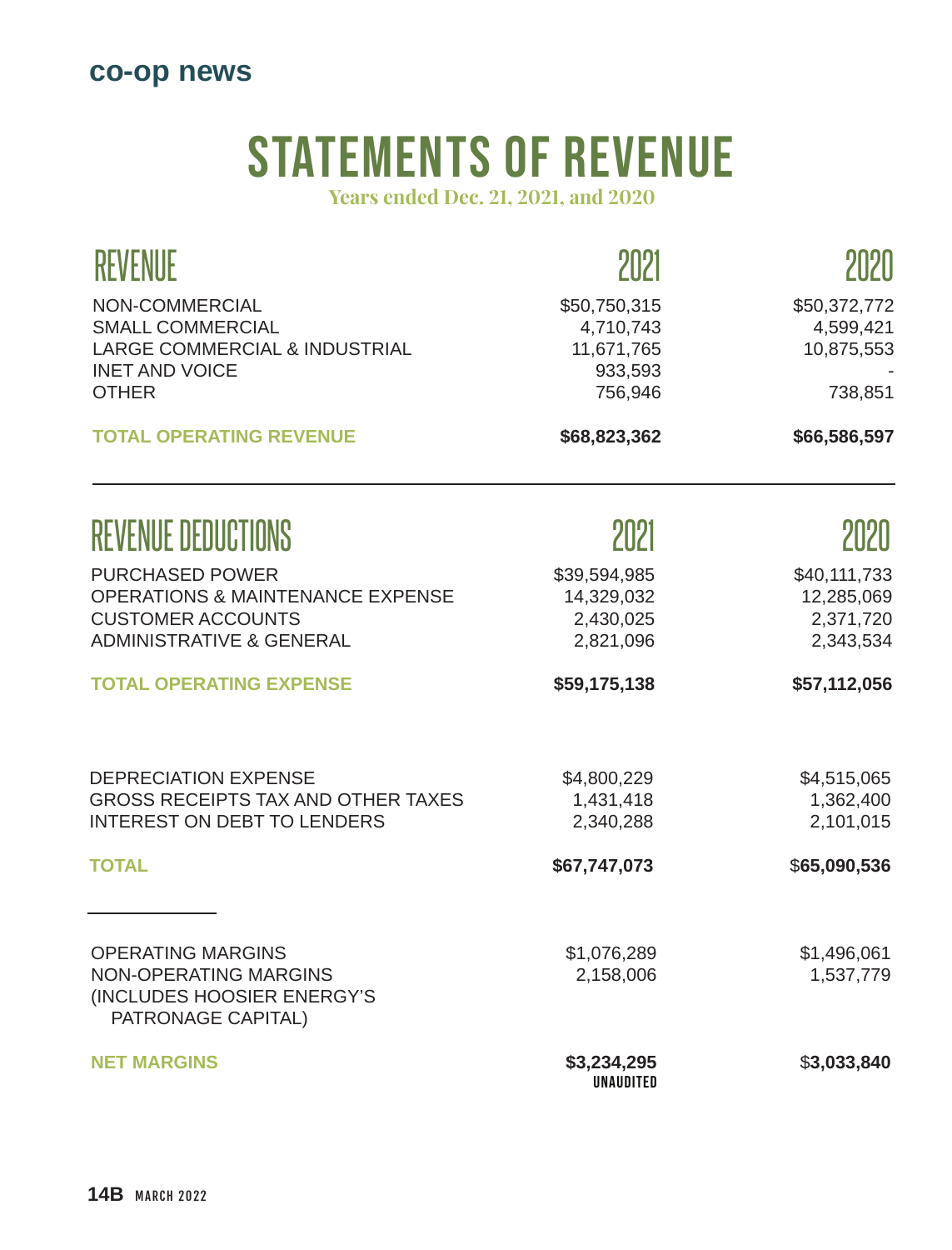# balance sheet

**Years ended Dec. 21, 2021, and 2020**

| ASSETS AND OTHER DEBITS                     |               |               |
|---------------------------------------------|---------------|---------------|
| <b>Utility Plant</b>                        | \$169,955,916 | \$145,254,982 |
| Less Accumulated Provision for Depreciation | 39,963,311    | 38,323,027    |
| <b>Net Utility Plant</b>                    | 129,992,606   | 106,931,955   |
| Investments in Associated Organizations     | 31,205,213    | 30,775,380    |
| Other Investments                           | 945,192       | 860,493       |
| <b>Current and Accrued Assets:</b>          |               |               |
| Cash - General                              | 6,089,361     | 10,625,979    |
| <b>Consumer Accounts Receivable</b>         | 46,744,025    | 8,767,593     |
| <b>Material and Supplies</b>                | 13,918,483    | 1,279,976     |
| Prepaid Insurance                           | 140,817       | 134,884       |
| <b>Other Prepayments</b>                    | 11,027        | 10,584        |
| <b>Total Current and Accrued Assets</b>     | 66,903,712    | 20,819,016    |
| <b>Regulatory Assets</b>                    |               |               |
| <b>Deferred Debits</b>                      |               | 157,120       |
| <b>TOTAL ASSETS AND DEBITS</b>              | \$229,046,722 | \$159,543,964 |

## LIABILITIES AND OTHER CREDITS

Member and Patron Equities: Patronage Capital Other Margins and Equities Total Member and Patron Equities Long-Term Obligations to Lenders Accumulated Operating Provisions Current and Accrued Liabilities Deferred Credits **TOTAL LIABILITIES AND CREDITS** \$84,596,711 3,345,364 87,942,075 79,352,111 4,114,891 56,406,414 1,231,230 **\$229,046,722** \$83,361,232 1,903,525 85,264,757 51,553,770 5,631,454 16,017,447 1,076,536 \$**159,543,964**  UNAUDITED

2021

2020